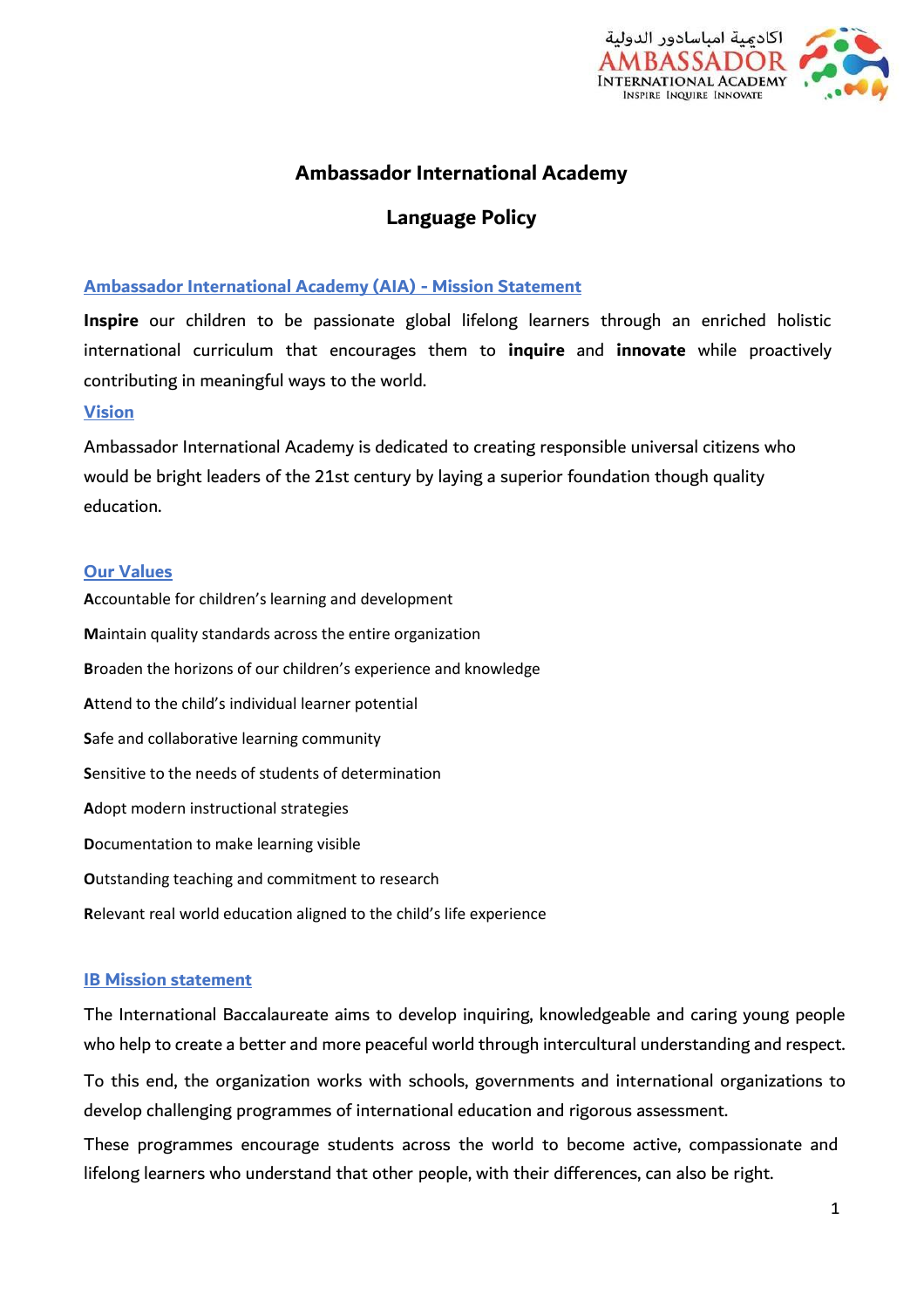#### **Aim**

The International Baccalaureate® (IB) and Ambassador International Academy is committed to supporting multilingualism as a fundamental part of increasing intercultural understanding and international-mindedness, and is equally committed to extending access to an IB education for students from a variety of cultural and linguistic backgrounds. All teachers in AIA are teachers of language and we firmly believe that language must be valued as it's an expression of learners' culture and it represents their identity. We are committed to support our learners' mother tongue and reinforce cultural identity as we believe that its crucial for their development and success. The AIA team is committed to implement this policy as it represents a framework of language learning, teaching and assessing of AIA learners.

#### **Purpose**

The policy focuses on the school's language provision. AIA being a truly international school our learners have rich and complex multilingual backgrounds. This means large number of our learners must access the majority of the programme in a language other than their mother tongue. A thorough understanding of how this situation impacts on learning is essential if we are to ensure that the value of the learner diversity is not lost, that there is equal access to the curriculum for all learners, ensure they participate fully in the programme and are able to reach their full potential and that the standards of conditions and practices in place foster a successful teaching and learning environment for everyone.

Language is involved in all learning and is an essential vehicle for inquiry and the construction of meaning. It provides an intellectual framework to support conceptual development and critical thinking.

We therefore believe that the need to communicate is instinctive. The development of language is fundamental to that need to communicate; it supports and enhances our thinking and understanding. Language permeates the world in which we live; it is socially constructed and dependent on the number and nature of our social interactions and relationships.

The learning process simultaneously involves learning language—as learners listen to and use language with others in their everyday lives; learning about language—as learners grow in their understanding of how language works; and learning through language—as learners use language as a tool to listen, think, discuss and reflect on information, ideas and issues (Halliday 1980).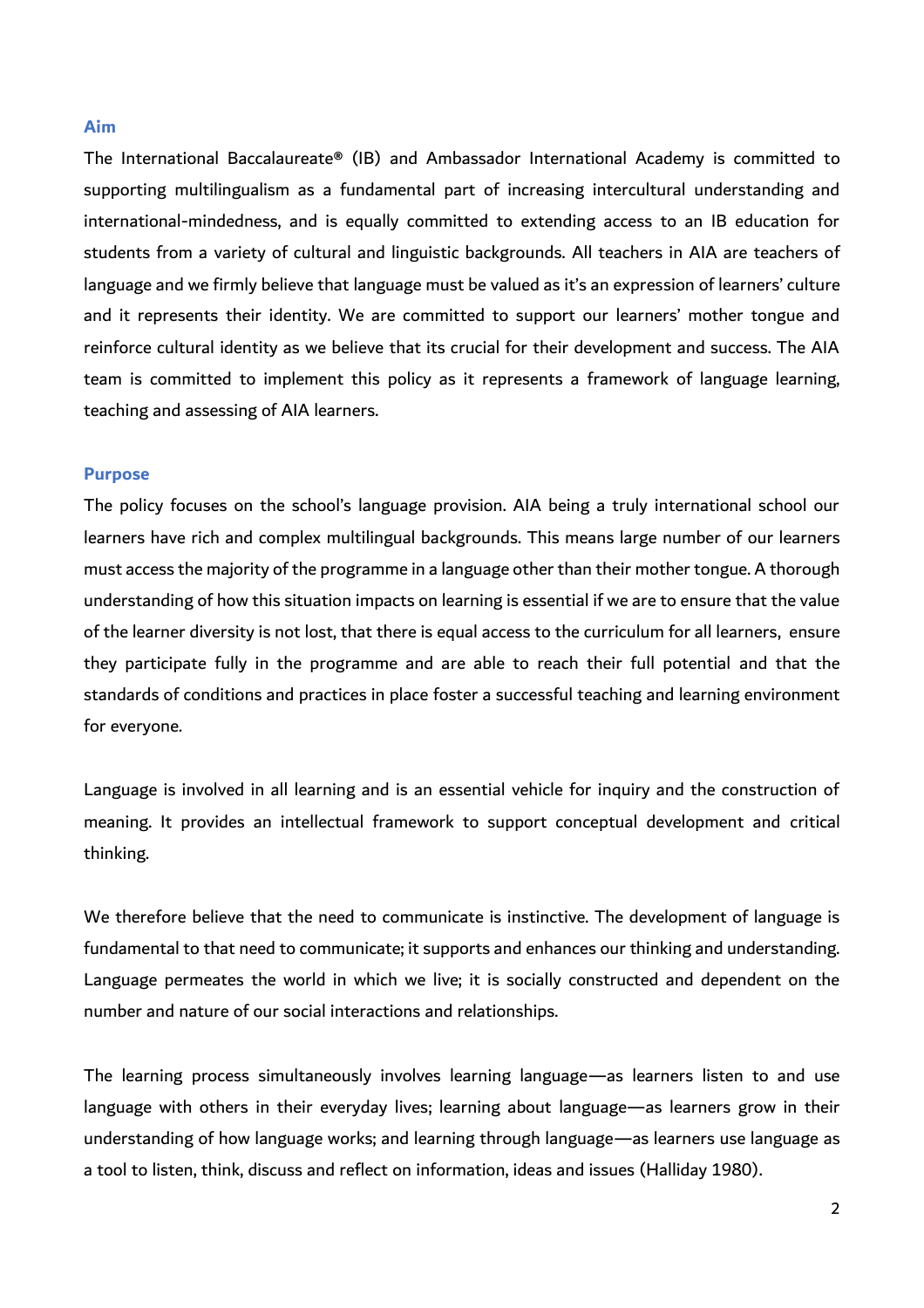#### • Learning language

In the early stages when a child is first learning to communicate in a mother tongue, he or she is learning to use language symbolically in order to construct meaning and to interact. The child is also developing basic interpersonal communicative skills. The language of such communication is supported by contextual cues as well as by gestures and facial expressions. Learners who already have communicative skills in a mother tongue may become functional in social communication in another language within two years because of the transfer of understanding already in place. Learning language is ongoing and is further fostered through reading.

### • Learning through language

At some point a child has enough language so that in addition to it being a communicative tool, it is also a flexible resource for further learning and cognitive growth. Language itself, rather than direct concrete experience, can be used to negotiate new meanings and construct knowledge about the world. Literacy becomes increasingly important in doing this as more abstract learning takes place through academic texts in school where children develop a cognitive academic language proficiency.

### • Learning about language

Understanding the relationship of language and meaning and how language works in the construction of knowledge empowers the language user. A learner in Ambassador International Academy will develop a critical language awareness and will be able to make choices about language use according to his or her purpose and audience, as well as gain insight into the language choices of others.

At AIA we believe that use of mother tongue language should be respected, therefore students are encouraged/permitted to use their mother tongue in classes and outside. We encourage the parents to read, write and talk to the children in their mother tongue. Plans are in progress to provide a Mother-Tongue language programme supported by our parent community in 2021-2022 academic year.

### **Languages used in Ambassador International Academy:**

Instruction language: English Communication language (with parents): English Printed and electronic communication language: English Communication with visitors: English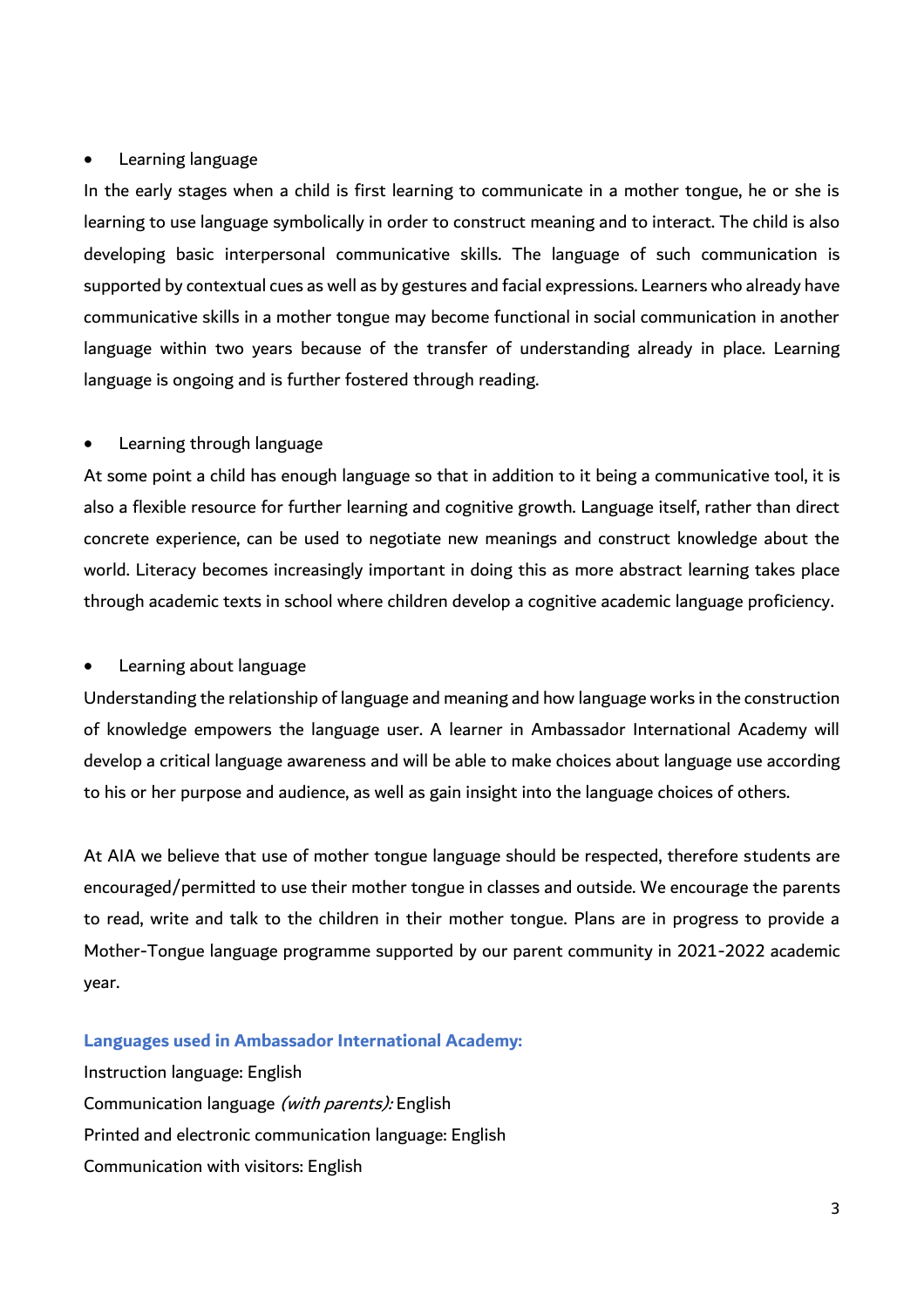# Communication with support staff/housekeeping: English Communication with administrative staff: English

# **AIA Language Profile**

The language of instruction and communication at AIA is English.

- Number of students for whom English is their mother tongue:
- Number of students for whom English is an additional language:
- Number of students who are English Language Learners:

### **Student language profiles**

The complex and diverse language profiles among students may mean that they are learning in a language additional to that of their home and family, or of their prior educational experience. School may be the first time that students encounter an additional language, or they may already be proficient in several languages. Some students are familiar with the language of their school while, for others, the values, beliefs and behaviours around language and literacy are new.

## **Teaching and Learning Practices**

All teachers in AIA are language teachers and as such have a responsibility to address the language needs of their students in the language of instruction. When teachers plan learning experiences that enable students to develop language within meaningful and enjoyable contexts, students make connections, apply their learning, and transfer their conceptual understanding to new situations.

- We expect teachers to provide a balanced language program in line with the PYP and MYP Scope and Sequence. This will help learners understand the contexts provided.
- Identify prior learning through various strategies such as KWL charts, mind maps, concept cartoons etc. and modify their teaching strategies.
- Plan a variety of engaging lessons with clear objectives and outcomes (success criteria).
- Incorporate strategies to cater to the learning needs of all students including (SEND, G&T and EAL).
- Use multiple resources to enable all ability learners to access the planned learning experience and achieve the lesson outcome.
- In lessons use a variety of Assessment for Learning strategies to assess learning, identify gaps and accordingly support/challenge students.
- Give positive and constructive written and oral feedback identifying achievements and setting targets.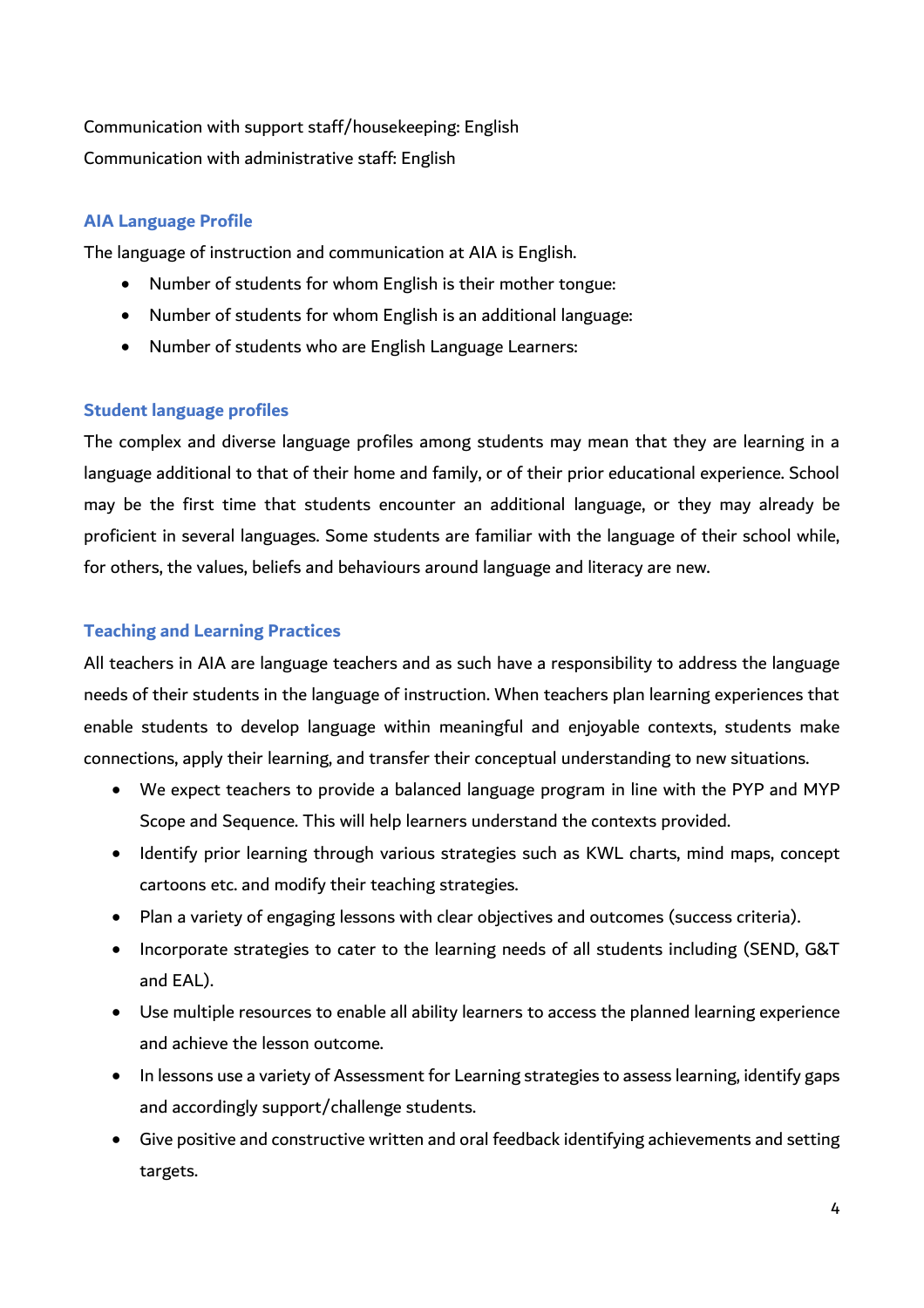- Use Growth Mindset Comments to encourage students to face challenges and encourage them to progress at their own pace to achieve the outcome.
- Incorporate self and peer evaluation to further embed learning.
- Create opportunities for students to work in groups, pairs, individually according to their needs, nature of the activity and the learning objective.
- Publish student work.
- Encourage parental engagement.

Students use language as a mode of thinking, creativity, to reflect and self - express.

- Learn to speak read and write English progressing across a continuum of skills in each area.
- Confidently express themselves in English in a variety of situations.
- Develop and appreciation of a variety of literature and text.
- Reflect on their successes and challenges.
- Evaluate evidence and think critically.
- Connect different areas of learning to integrate prior and new knowledge.
- Work in collaboration with their peers to achieve a common goal.

### **Support for English as the Language of Instruction**

In the classroom the language of instruction is English, though it is recognised that as an international school, other languages may be used for varying purposes during instructional activities. We aim to develop a level of language proficiency in English that enables students to perform to their best ability on all tasks related to the curriculum. In line with the general belief that diversity in language is a positive element in the school, no language will ever be banned from use. We allow students to think or talk through unfamiliar or complex concepts in their first language to assist their understanding. Though the use of a student's first language is accepted, there will be times when the teacher needs to stipulate that a particular activity be undertaken solely in English in order to achieve the outcomes of the lesson. Students are encouraged to communicate with their peers in a way that will not result in some students being excluded as a result of language. We use different teaching techniques to ensure that students for whom English is not their mother lounge understand all concepts during lessons. We expect our teachers to use questions to ensure understanding, enroll students in different workgroups to enable sharing information, give students positive feedback and accept their difficulties in understanding.

### **Support for the host country**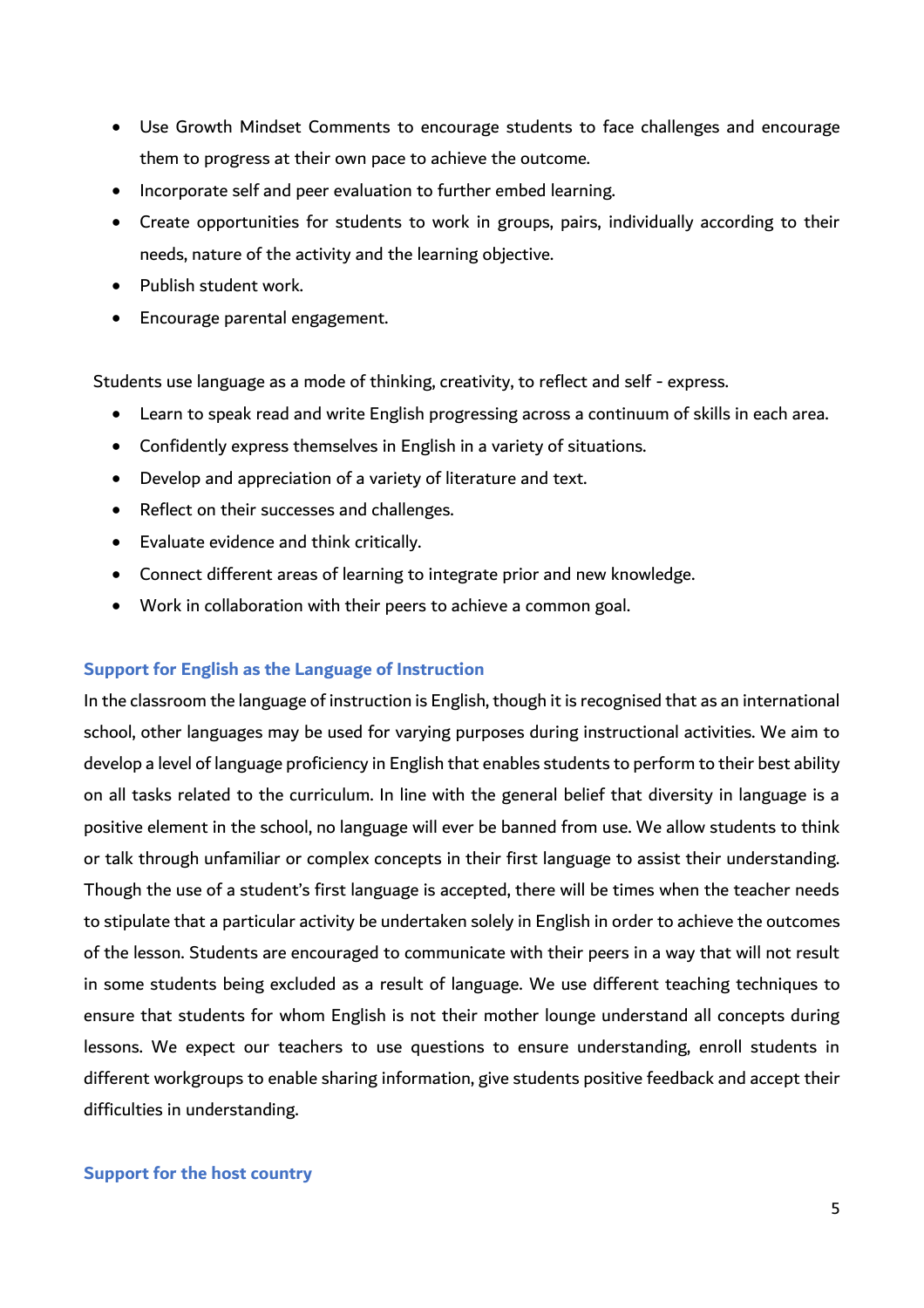As mandated by the Ministry of Education, all Arab passport holders will study Arabic A until Grade 12. and all non Arab passport holders will study Arabic B until Grade 9. The host country language of Arabic shall be integrated within unit plans where applicable. Students will be encouraged to explore Arabic and UAE culture when discussing literary texts in lessons and when commenting on language features. Writing competitions such as the Emirates Literature Festival challenges students to draw upon the host country language and culture to produce a variety of poetry and short stories. Poetry written in Arabic is recited at these events.

Students will also be familiarised with Arabic around the school, where opportunities for vocabulary development are offered. National events such as UAE National Day and International Day, will be integrated within appropriate unit plans to celebrate the culture and diversity of the host country.

### **Differentiation and Personalisation**

Teachers differentiate broadly to cater to the needs of high middle and lower ability students through outcome, task, resources or support. They further personalize strategies based on individual needs of students which is determined through the triangulation of teacher assessment/observation, internal summative formative assessment, and benchmark assessments (CAT4, PT, PASS). Based on the individual needs of students, IEPs (Individual Education Plans) are created with individualized goals and strategies to ensure all students make optimum progress from their individual starting points. A student with a CAT4 score of 125 plus in the 'verbal' battery is considered to be gifted in languages and students with 'verbal' score of 80 and below will require extra personlised support to access the languages.

Students may also have choices so they can follow their own interests or use a preferred learning style. The school also follows the IB recommendations on student placement. All students' language needs are determined through initial and ongoing assessments throughout the year. Teachers differentiate for the range of students' needs in different ways.

In the Secondary School, students are placed in Language Acquisition classes according to the IB's continuum of language learning phases. The school has a placement policy that allows student movement at the end of the academic year in relation to students' progression along this continuum. In English, students will be set in mixed ability groups to allow for widely differentiated lessons and activities.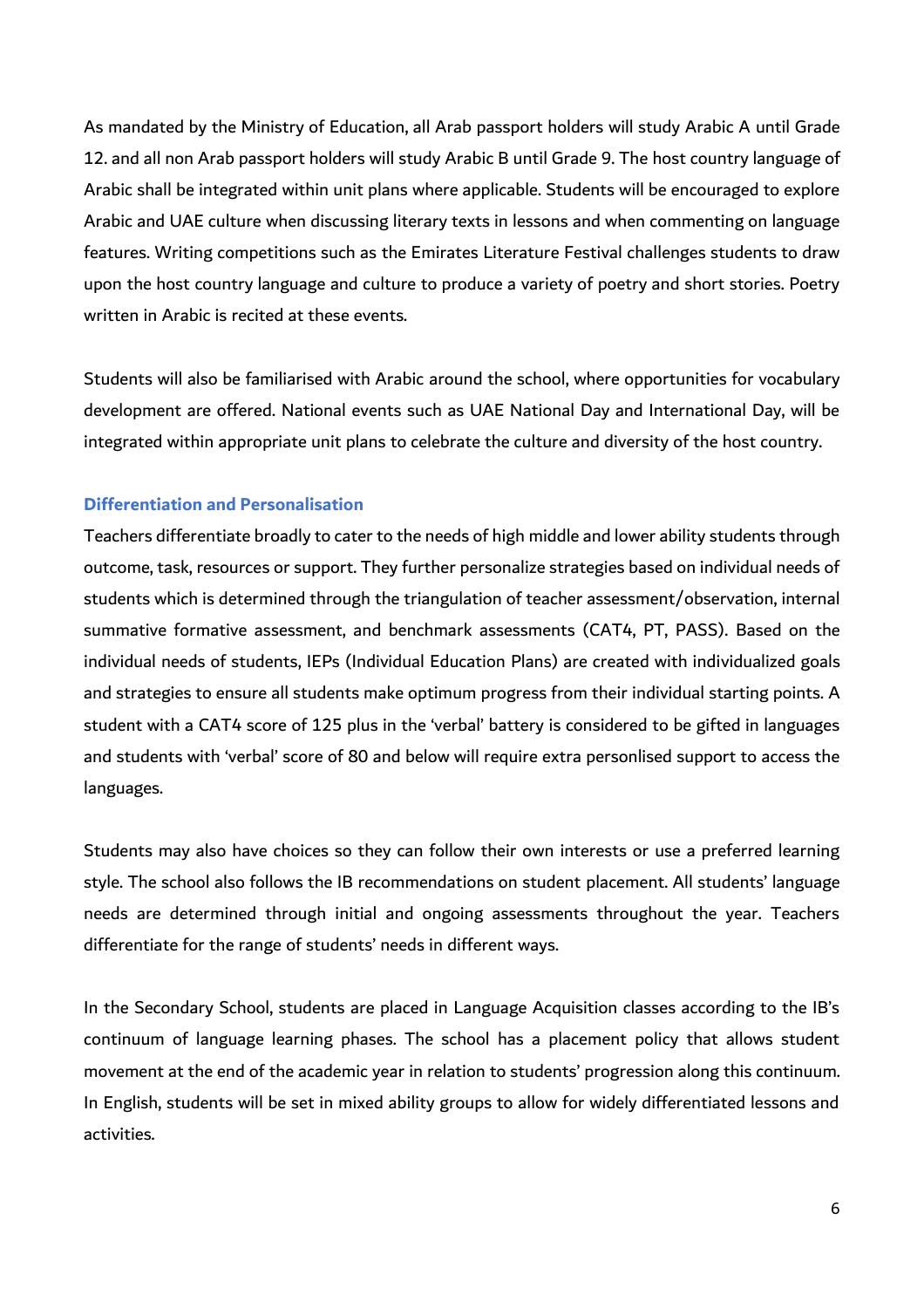# **Support for the SoD (Students of Determination)**

Teachers create learning opportunities and provide support with communication and literacy through personlised strategies based on the needs of individual students.

- **Level 1/wave1 students/universal students** teachers provide support through quality first teaching in the classroom environment to accommodate individual differences in ability, learning style and behaviour. On-going and timely assessments are conducted to inform any further provision needed.
- **Level 2/wave2/ targeted support** in collaboration with the inclusion department targeted support plan for each student is used by teachers. In-class support and/or curriculum modification/differentiation/accommodations may be provided to enable a student to engage with, and participate in, appropriately challenging learning experiences. Withdrawals sessions are provided if the support deemed necessary cannot be delivered within the classroom environment
- **Level 3/ wave 3/ specialist support** Individualized programme to accelerate progress or enable students to achieve their potential.
	- These students may have specific and/or exceptional needs that require the support from outside professionals for specialist interventions.
	- IEP (Individualised Education Plan) is prepared which will provide detailed support for differentiation, modification and accommodation.
	- If required, in-class support will also be provided by the LSA

Teachers use the below mentioned strategies to personalize teaching and learning.

- Using texts that children can read and understand;
- Using visual and written materials in different formats;
- Using ICT, other technological aids and taped materials;
- Using teaching assistants;
- Using specialists in the learning support department where appropriate.

## **Support for ELL students (English Language Learners)**

The mother tongue or first language is the one that the individual is most proficient in and is often the language used at home. The development of the first language is encouraged through an ethos of acceptance and celebration of linguistic diversity within the community. There is also recognition that a strong level of competency in the first language can be an important ingredient in their success as learners of additional languages. However, it is important to recognise the need for English to be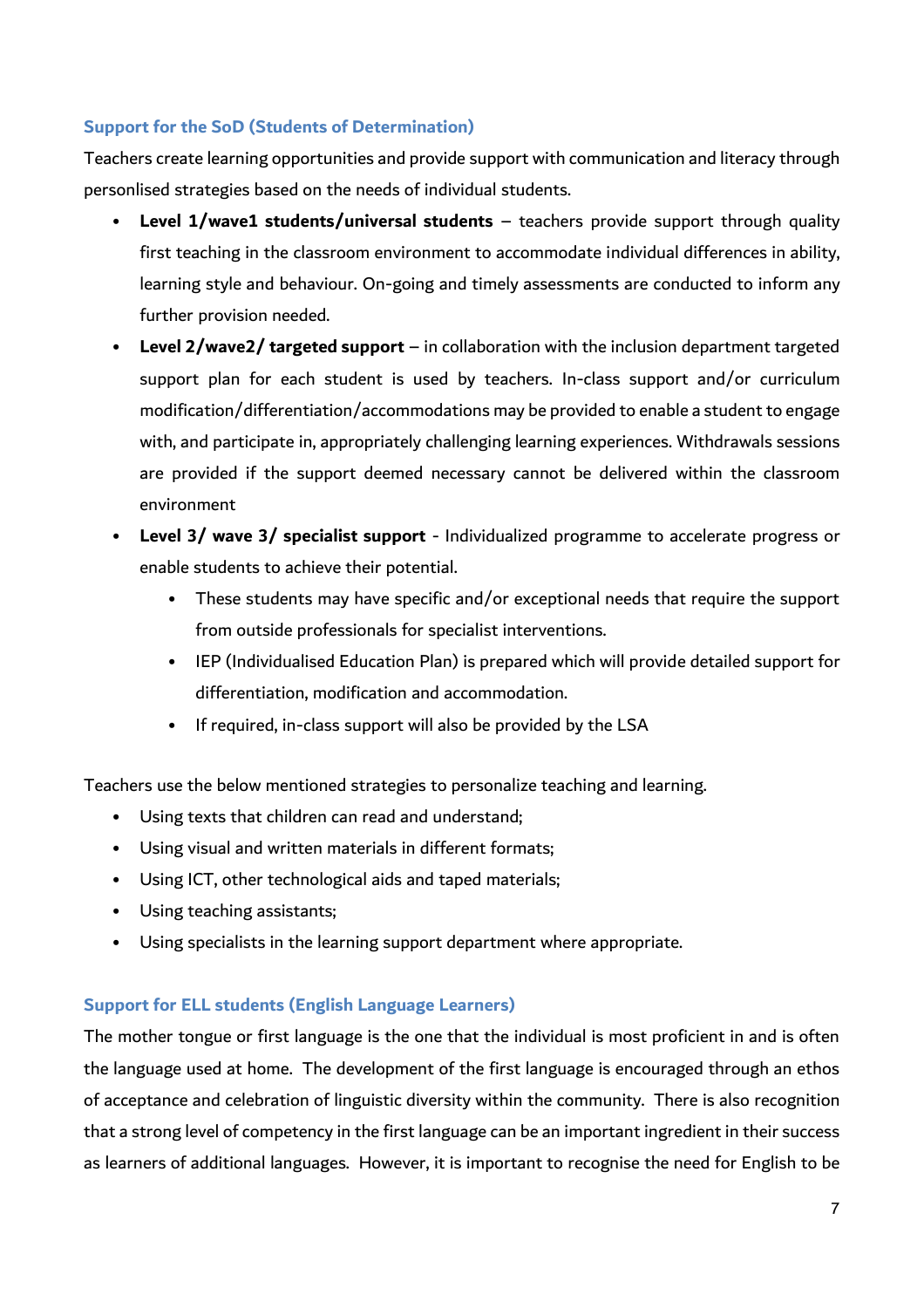spoken in both formal and informal contexts to ensure development of language skills. English Language Learning (ELL) refers to English instruction that is given to assist the student in gaining sufficient English language proficiency to cope within the English-speaking environment.

Students receive additional individualised or small group English and academic support scheduled as appropriate. ELL students may also receive support in their grade level and subject area classes from qualified staff. ELL staff provide in-class support and co-teaching for humanities, science, and mathematics classes whenever possible. Additionally, in the MYP, ELL students will be supported through the provision of English Language Acquisition. This course develops students' language and literacy competence in English as well as intercultural competence. The English Language Acquisition classes are scheduled against the English Language and Literature classes in the timetable. Depending on students' ability, age and rate of language acquisition, the ELL department strives to transition students to English Language and Literature whenever appropriate.

#### **Support for Gifted and Talented students**

Students who have been identified as Gifted and Talented receive differentiated instruction in class. Teachers use strategies that further encourage vocabulary development, reading and writing across the curriculum, and the exposure to various forms of literature and informational texts. Teachers will choose texts to suit the ability levels in the classroom. Classroom teachers work with other specialists in order to ensure continuity of the delivery.

Student with a score of 125 plus in the verbal battery is considered as gifted in languages. A student with a score of 125 plus in the verbal battery, stanine 9 in PTE and performs consistently in the excelling band according to internal assessment in languages is considered as talented and teachers personalize their strategies in lessons to challenge these students further to maximise their progress.

#### **Support for Mother tongue students**

In the PYP students are encouraged/ permitted to use their mother tongue in classes and outside. We encourage the parents to read, write and talk to the children in their mother tongue.

In the MYP if a student wishes to study a language and literature or an additional language acquisition subject which is not offered by the school, they can study their mother tongue language outside of school time. A tutor for these classes must be paid for and provided by the student. The hiring of a tutor for these courses is not optional and is a requirement of the programme. These students can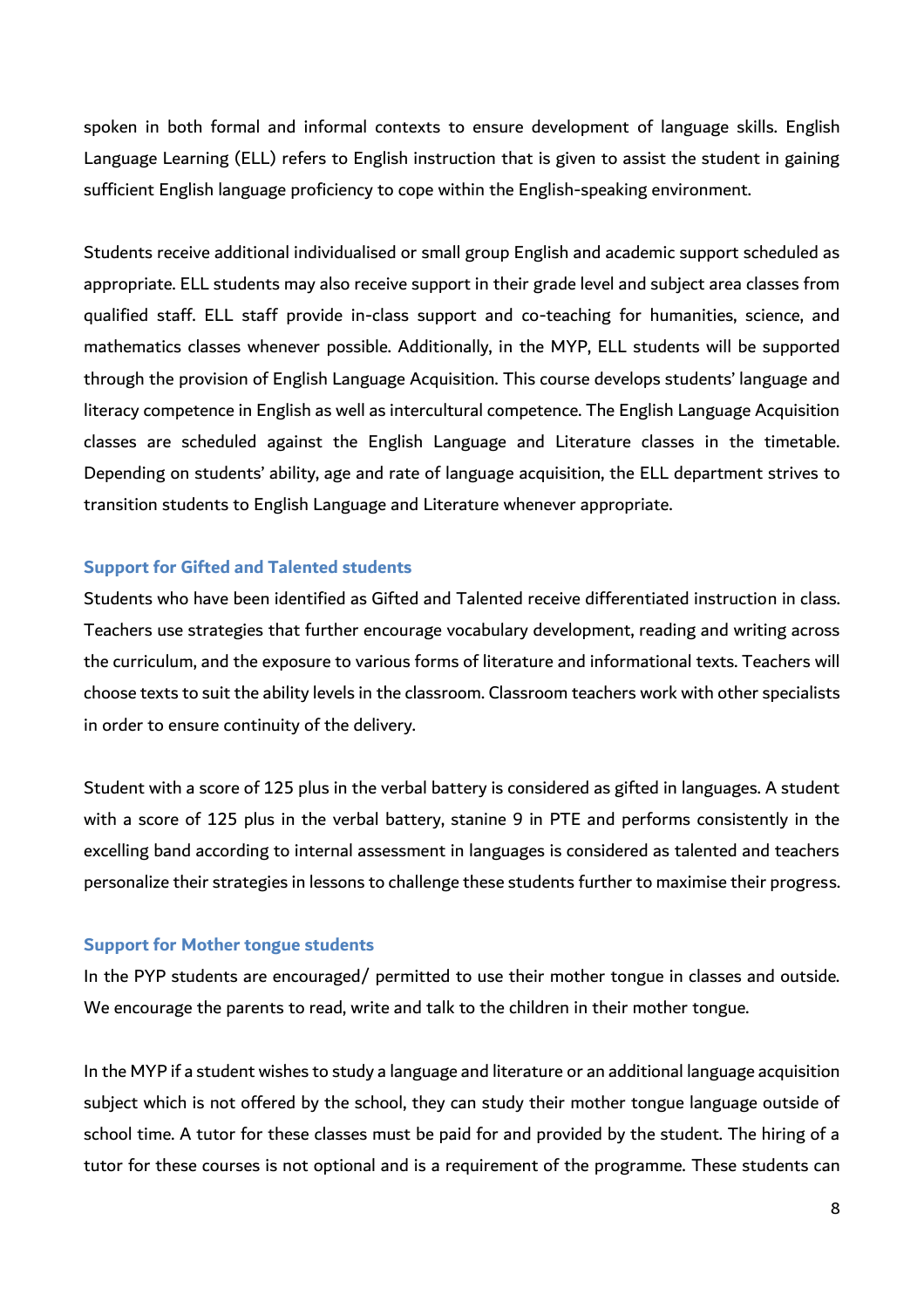work towards obtaining a bilingual certificate.

## **Support learning of an additional foreign language**

Children from KG 2 learn French or Spanish (Foreign Language). Gr 1 and above learn Arabic (National language) and French or Spanish (Foreign Language).

|                 | Arabic     | French or Spanish |
|-----------------|------------|-------------------|
| KG <sub>2</sub> |            | $\sqrt{ }$        |
| Grade 1         | $\sqrt{ }$ | $\sqrt{ }$        |
| Grade 2         | $\sqrt{ }$ | $\sqrt{ }$        |
| Grade 3         | $\sqrt{ }$ | $\sqrt{ }$        |
| Grade 4         | $\sqrt{ }$ | $\sqrt{ }$        |
| Grade 5         | $\sqrt{ }$ | $\sqrt{ }$        |
| Grade 6         | $\sqrt{ }$ | $\sqrt{ }$        |
| Grade 7         | $\sqrt{ }$ | $\sqrt{ }$        |
| Grade 8         | $\sqrt{}$  | $\sqrt{}$         |

### **Language Development in the context of the IB Learner Profile**

In line with the PYP and MYP, the language programme not only helps students to gain an instrumental means of communication, it helps them develop the cognitive, emotional and attitudinal skills which promote a well-balanced and holistic education. We strive for students to develop the knowledge, skills and attitudes that will enable them to be:

- 1. **Inquirers**: They use language as their prime medium of inquiry to make sense of the world around them.
- 2. **Thinkers**: They use language precisely and skillfully in the context of higher level thinking to express their thoughts and ideas clearly and succinctly.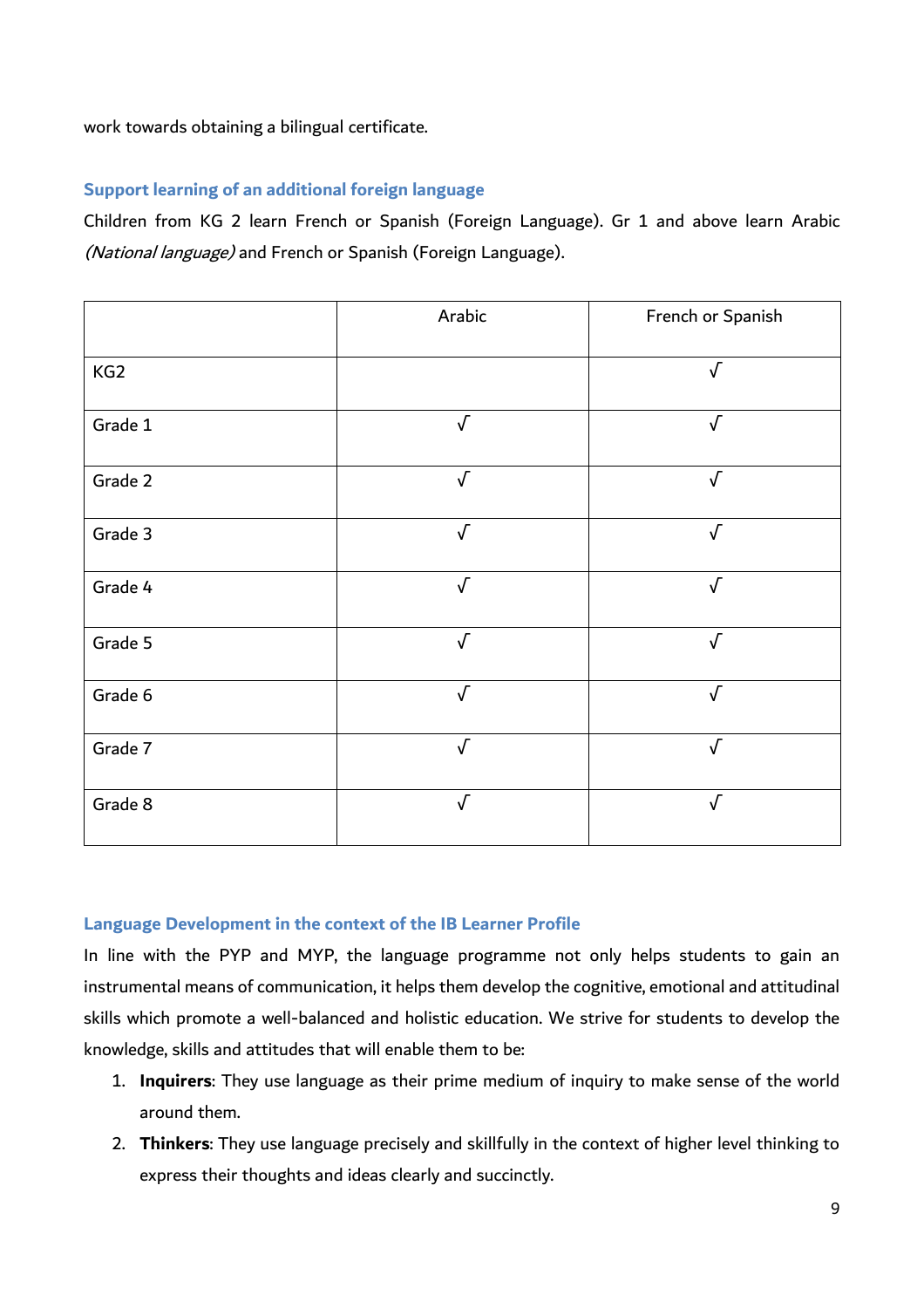- 3. **Communicators**: They are confident users of oral and written language in a variety of situations.
- 4. **Risk-takers**: They attempt to read, write and speak in situations where they may not feel totally competent.
- 5. **Knowledgeable**: They understand the internal structures of language and the various influences on its development. They have experience with a wide range of literature and acquire the vocabulary and understanding to discuss different literary styles.
- 6. **Principled**: They are aware that language is powerful, that it can have a profound effect and that it must be used responsibly.
- 7. **Caring**: They show responsible, caring attitudes towards the use of language and they value literature for the insight it gives into the feelings of others.
- 8. **Open-minded**: They respect differences and similarities between languages and dialects. They are aware of the use of language as an expression of bias and strive to maintain an objective stance.
- 9. **Well-balanced**: They are aware of the need for an educated person to be an effective communicator. They use literature for both learning and leisure.
- 10. **Reflective**: They reflect upon their own levels of language development in their mother tongue and other languages. They consciously work at improving their language proficiency.

## **Links to the IB Approaches to Learning**

Through approaches to learning (ATL) in IB programmes, students develop skills that have relevance across the curriculum that help them "learn how to learn". ATL skills provide a solid foundation for learning independently and with others. The ATL skills are interconnected across subjects and students are expected to develop all strands. The following ATLs have been identified as vital components of language learning in both helping a student develop language skills and using them successfully in lessons and assessments.

- 1. **Communication Skills** Exchanging thoughts, messages, and information effectively through interaction reading, writing and using language to gather and communicate information
- 2. **Social Skills**: **Collaboration Skills** Working effectively with others
- 3. **Research: Information literacy skills** Finding, interpreting, judging, and creating information
- 4. **Research: Media literacy skills** Interacting with media to use and create ideas and information
- 5. **Thinking Skills: Critical-thinking skills** Analysing and evaluating issues and ideas
- 6. **Thinking Skills: Creative-thinking skills** Generating novel ideas and considering new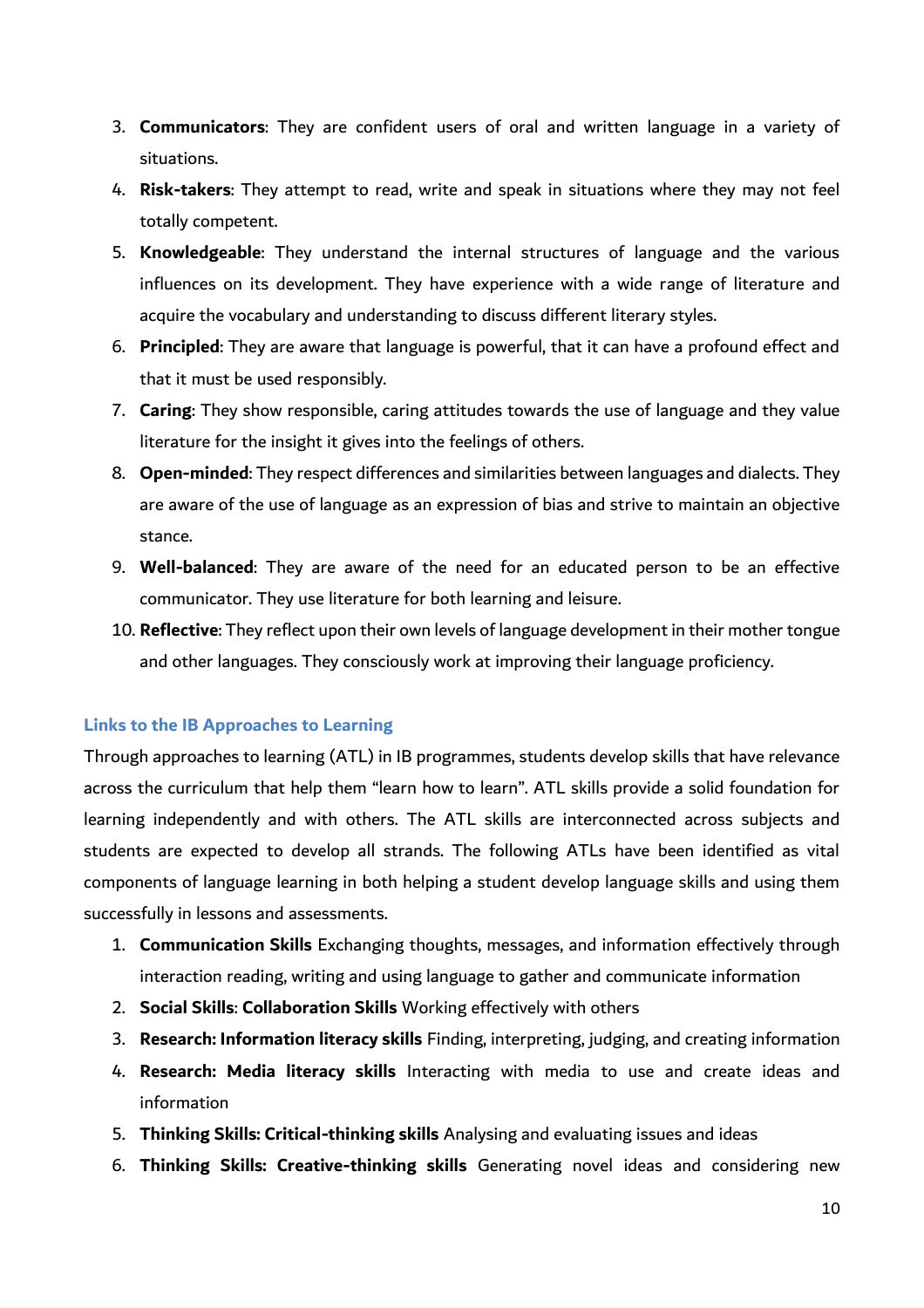#### perspectives

#### **IB Primary Years Programme**

In line with the IB PYP we develop students' use of language, appreciation of language, awareness of the nature of language, of the many influences on language, and of the variety in and between languages and dialects. Through regular teaching and learning we ensure that students understand the transdisciplinary nature of language—use language within and across the subject areas, both inside and outside the classroom. They are encouraged to recognize that competency in language and in more than one language—is a valuable life skill, a powerful tool both in societal communication and as a means of personal reflection. Furthermore, learning that language and literature are creative processes encourages the development of imagination and creativity through self-expression. Students learn oral language, visual language, written language across and throughout the curriculum.

#### **Oral language—listening and speaking**

At AIA we provide meaningful and well-planned opportunities for learners to participate as listeners as well as speakers through debates, show and tell opportunities, elocution competitions, project presentation etc. Oral language involves recognizing and using certain types of language according to the audience and purposes (for example, the language used at home, the language of the classroom, the language of play, the language of inquiry,

conversations with peers, giving instructions, interpreting creative texts, the language of fantasy.

#### **Visual language—viewing and presenting**

These processes involve interpreting, using and constructing visuals and multimedia in a variety of situations and for a range of purposes and audiences. They allow students to understand the ways in which images and language interact to convey ideas, values and beliefs. We create opportunities for students to view and present their work or ideas through advertisements, posters, illustrations, graphic organizers, comics etc. Students get opportunities to explore the function and construction of images to facilitate the process of critically analysing a range of visual texts.

#### **Written language—reading**

In line with IB PYP and the National Agenda Parameters expectations reading is an integral part of the curriculum. At AIA reading is embedded in regular lessons, and through various opportunities. We endeavour to develop in our students lifelong reading habits, creating opportunities for learners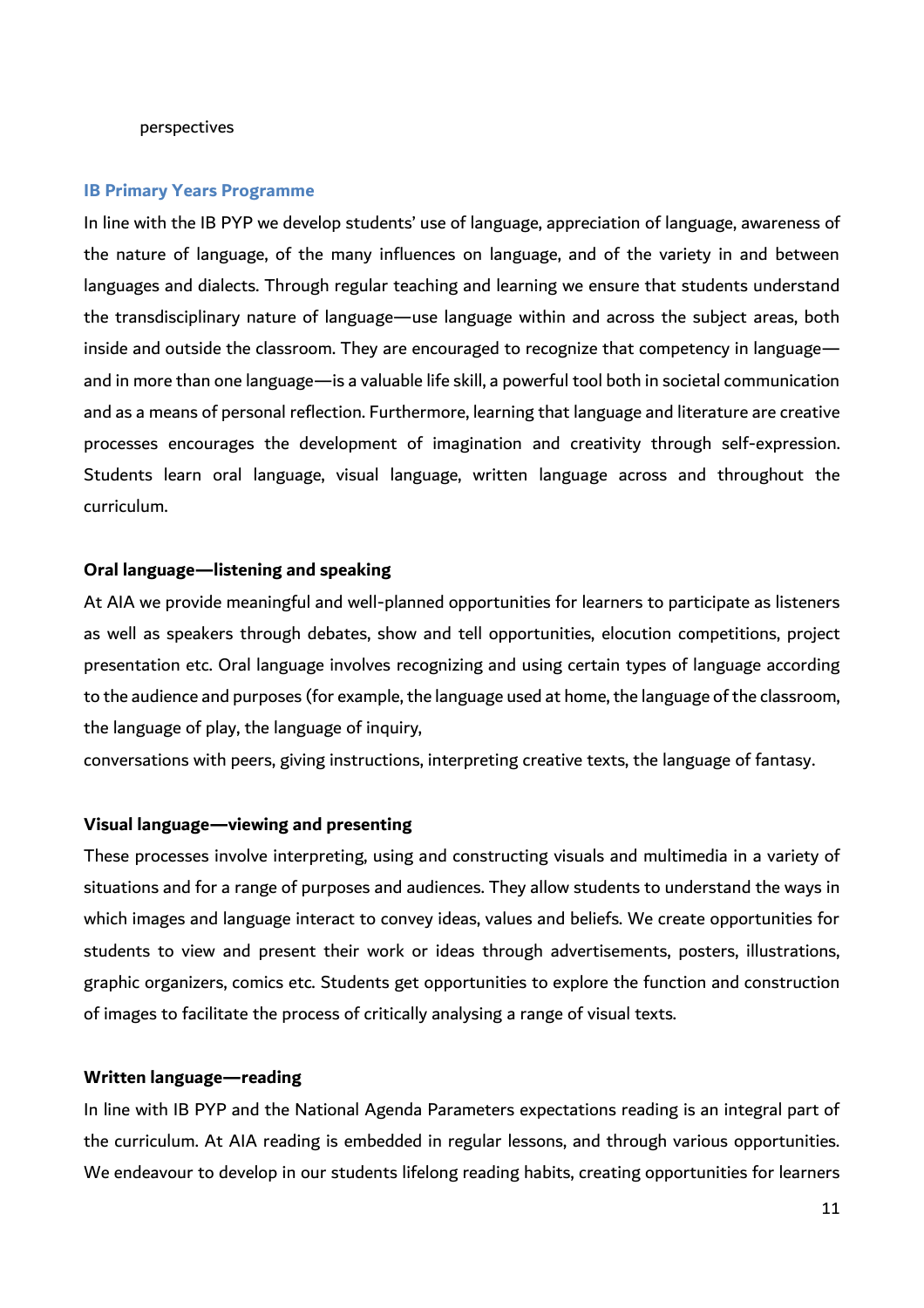to have extended periods of time to read for pleasure, interest, and information, experiencing an extensive range of quality fiction and non-fiction texts. As learners engage with interesting and appealing texts, appropriate to their experiences and developmental phase, they acquire the skills, strategies, and conceptual understanding necessary to become competent, motivated, independent readers. We have a well-stocked library with a variety of books of all genres and reading corners in all classrooms. Guided reading is an integral part of the curriculum.

### **Written language—writing**

Writing is a way of expressing ourselves. It is a personal act that grows and develops with the individual. Students organize and communicate thoughts, ideas, and information in a visible and tangible way. Writing is primarily concerned with communicating meaning and intention. Children are encouraged to express themselves and reveal their own "voice", through writing. Writing is an integral part of the curriculum across PYP. In lessons and outside opportunities are created for students to actively share their thoughts and ideas through writing. Students follow the process of planning, drafting, editing, proof reading, revising, and publishing their work. The focus is on meaning rather than accuracy. They are exposed to different genres to add depth. In PYP teachers develop the understanding of the rules of punctuation, grammar, spellings, and handwriting. They incorporate a variety of spelling strategies such as spelling conventions, high frequency words and unit related vocabulary.

## **IB Middle Years Programme**

#### **English Language and Literature**

The following guidelines have been identified:

- Literacy develops when language has meaning and purpose
- The five areas: Speaking, Listening, Reading, Writing and Viewing, are interrelated
- Communication is a cooperative process in which skills such as critical listening, questioning, persuasion and expressing ideas clearly are necessary
- Literacy skills must be developed across all subject areas
- Students should develop skills in formal and informal communication and in real-world situations
- The curriculum should be sensitive to the needs of all students. World literature (short stories, poems, novels, etc.) should form part of the school syllabus
- The increasing need for computer literacy and the use of technological tools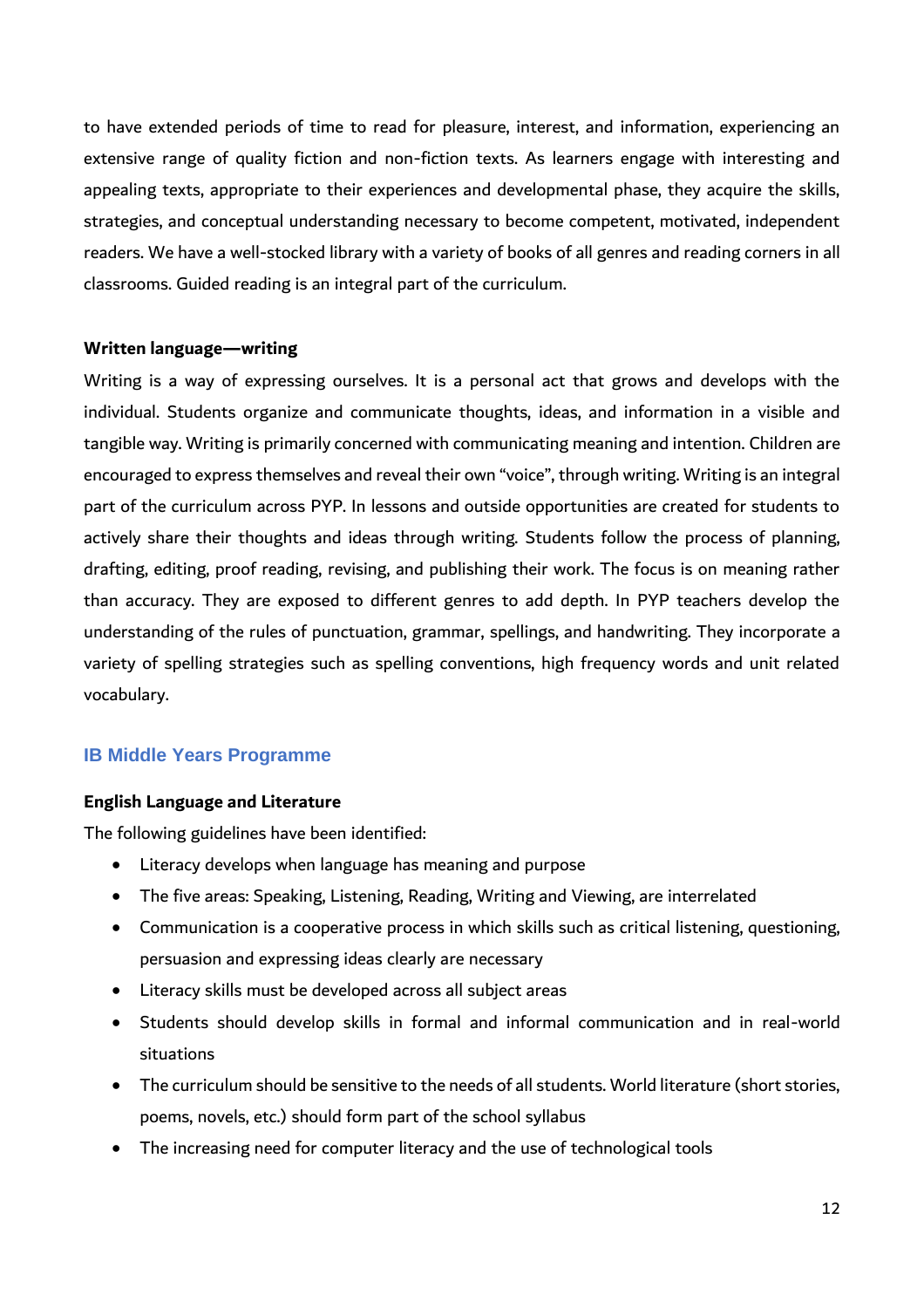• End of Year assessments will assess a student's progress

### **Arabic**

- Arab students take Arabic: Language and Literature in Grades 6 to 12. These students will work towards a bi-lingual certificate/diploma
- Arab students also study a Language Acquisition subject in Grades 6-9
- All other students are required to take Arabic Language Acquisition as well as one other Language Acquisition subject up to the end of Grade 9. In Grade 10 they will select one Language Acquisition subject from a choice that includes Arabic B
- Students may choose to continue their Language Acquisition subject into Grades 11 and 12 as Language B, or choose an alternative Ab Initio subject

### **Language Acquisition (Arabic, French, English)**

In addition to the compulsory Arabic B up to Grade 9, students will study a second language from the categories outlined above. The school currently offers French and intends to include Spanish in the 2021-22 academic year. Students who do not meet the language requirements for English Language and Literature (Phase 5 or 6 proficiency) will study English Language Acquisition.

- The Language Acquisition programme does not cater to the needs of mother tongue speakers, and they therefore must choose an alternative language from the choices above.
- In Grades 6, 7 and 8, students will study French or Spanish
- In Grades 9 and 10 students will continue with the same language that they started.
- The Grade 9 and 10 French and Spanish courses prepare students for the ePortfolio (A-Assessment from 2022 onwards) in Grade 10 and ultimately, for having access to Language B in Grade 11. Those students who would like to start a new language will be able to start Spanish or French Ab Initio in Grade 11.
- If a student studies a language in Grade 9 and Grade 10, they will not be able to study an Ab Initio language in Grade 11. If the language was only studied in Grades 6-8, they will be permitted to study Ab Initio in Grade 11.

### **Practices for implementing reading, writing, oral and visual skills**

In order to promote inquiry-based language learning within the context of the MYP, our school recognises the importance of incorporating the teaching and learning of language through each subject discipline as well as the IB Approaches to Learning. The mastery of the essential language skills - reading, writing, listening, speaking and viewing - is a vital part of a student's overall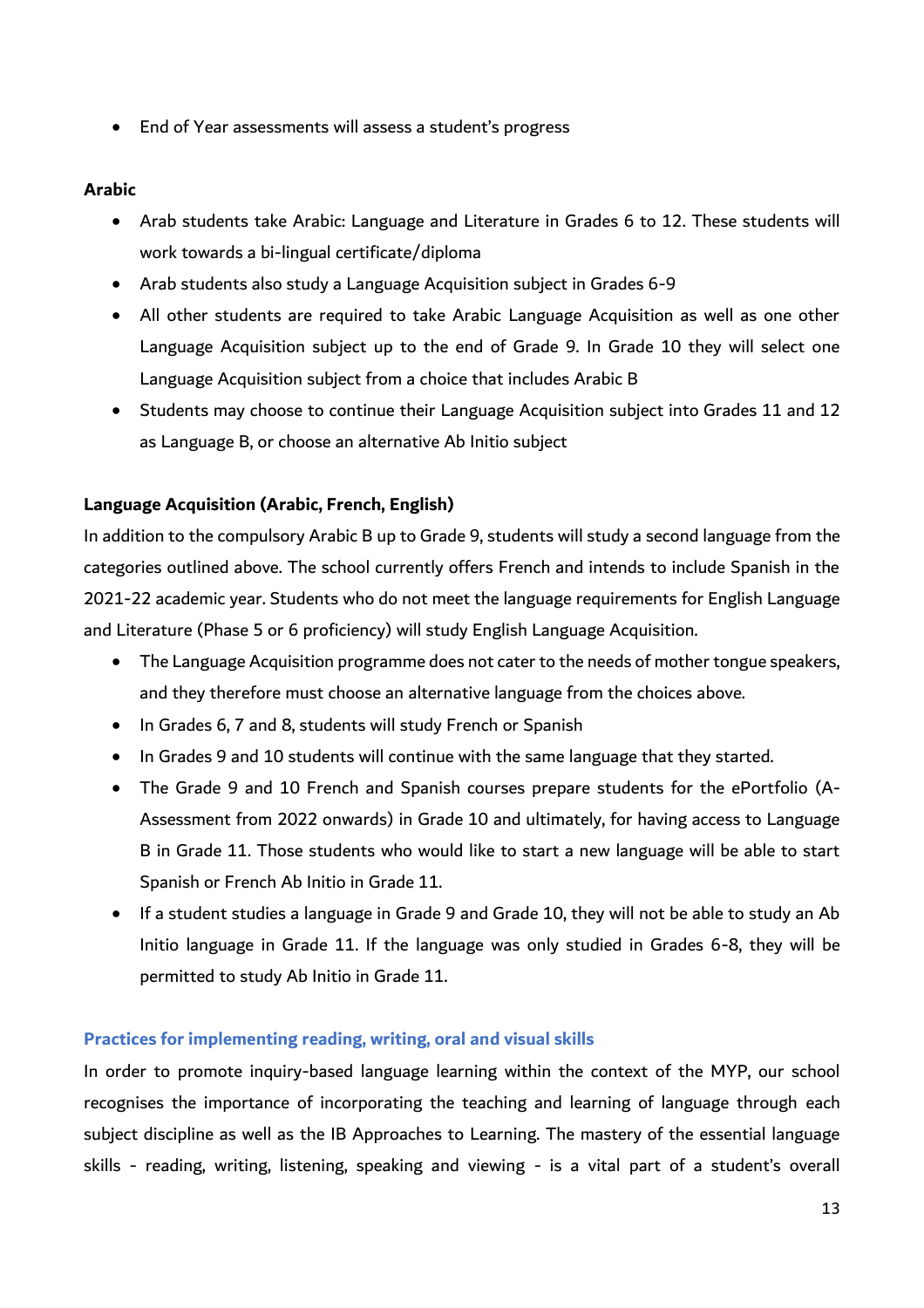development.

### **Reading practices**

- Reading will take place in all subject areas, and students will read across the curriculum whenever appropriate.
- A variety of practices will be used when planning for instruction, including but not limited to, guided reading groups, differentiated reading instruction, word lists, graphic organisers and the use of leveled reading material.
- Students will be encouraged to read for information, read for pleasure, read aloud expressively and also discuss, analyse, compare and contrast the texts they read.
- Students will be exposed to a variety of genres, including multicultural literature, poetry, plays, short stories, newspapers, magazines and informational texts.
- Students will learn how to understand, interpret and respond to the ideas, attitudes and feelings expressed in various texts, to think critically about what they read and to be able to make predictions and inferences based on information that is both explicit and implicit in a text.
- Teachers will promote and incorporate supplementary reading incentives and support programmes.
- Vocabulary building techniques will be used across the curriculum whenever appropriate, e.g. word walls, word of the day, spelling programmes, use of idioms, metaphors, and similes.
- Students will participate in Drop Everything and Read for 10 minutes every day in school.

## **Oral language practices**

- Teachers will model correct language use in conversation, while being sensitive to students' cultural backgrounds and mother tongues.
- Students will be provided with opportunities to develop and utilise oral language beyond everyday classroom conversations. This will be done through oral presentations, assemblies, debates, speeches, role-play, poetry recitations, songs, books on tape, listening stations and performing arts.
- Teachers will plan activities that expose students to the conventions of oral language and aid them in responding appropriately to a range of contexts and audiences.

### **Writing practices**

• Students' natural desire to communicate through writing will be fostered by giving real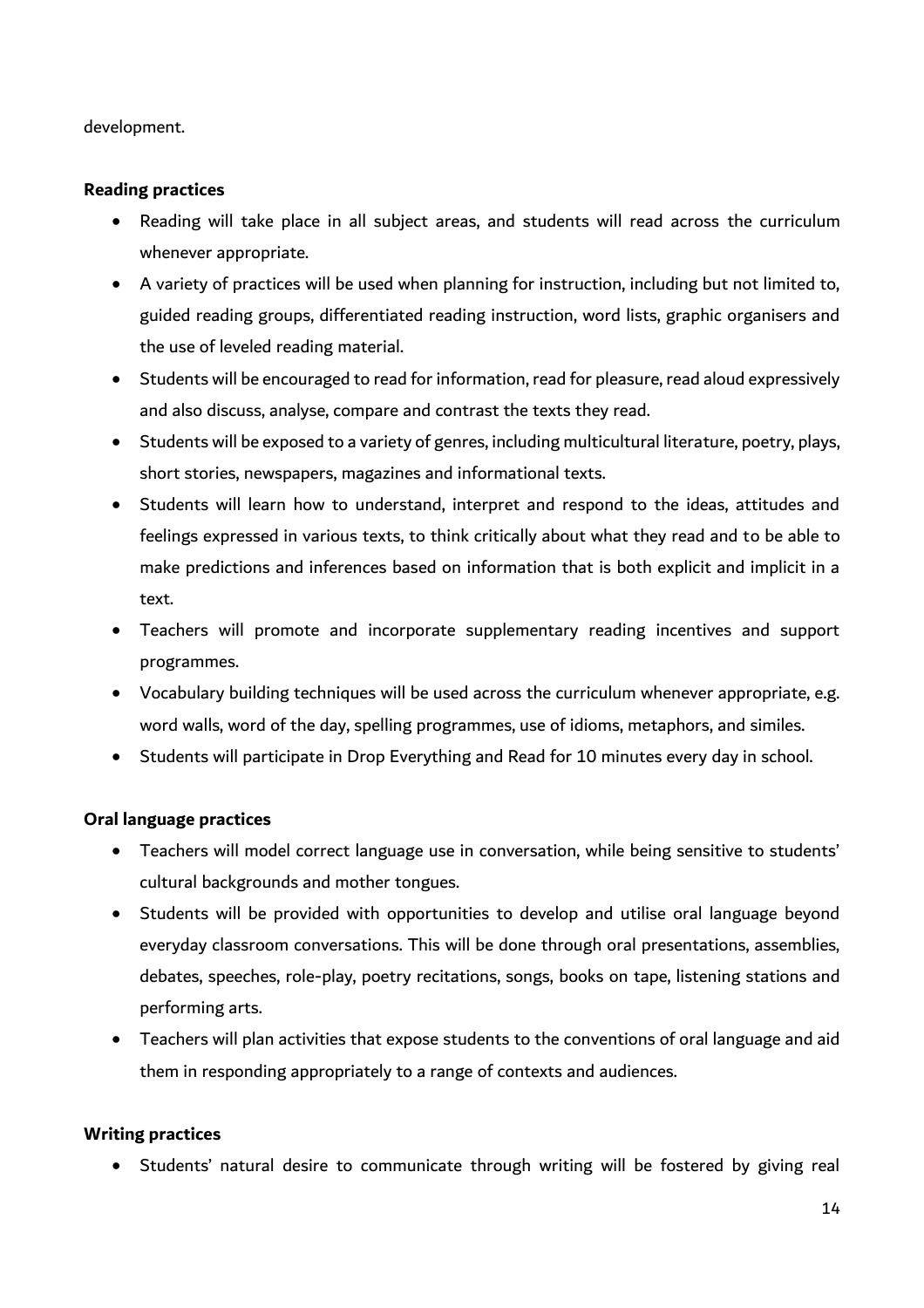purpose to their writing, and by exposing them to varied, challenging and meaningful writing opportunities.

- There will be consistency in promoting the writing process (planning, drafting, editing, proofreading, revising, and publishing) throughout the grade levels.
- Students will be encouraged to focus on meaning first rather than accuracy and to enjoy the writing process.
- Students will be provided with opportunities to express themselves in writing through different genres.
- Students will be provided with opportunities to acquire, develop and use language specific to relevant subject areas.
- Constructive feedback from teachers, peers, and other adults will support the development of writing.
- Teachers will model and provide instruction with the correct use of language conventions, including spelling, grammar, rules of punctuation and handwriting.
- Teachers will incorporate a variety of spelling strategies including spelling conventions and patterns, high frequency words and unit-related vocabulary.

## **Viewing and presenting practices**

- Students will have the opportunity to create visual presentations, and to use multimedia in a variety of situations and for a range of purposes and audiences.
- Opportunities will be provided for students to view high quality performances in a variety of media.

# **Signed by Principal - Dated: September 2021**

## **Policy review**

The policy will be reviewed August 2022

The policy was created by the senior leadership team, Leader of Inclusion provision, and Parent Support Group representative.

The policy is shared with the school community on Ambassador International Academy's website – [www.aiadubai.com.](http://www.aiadubai.com/)